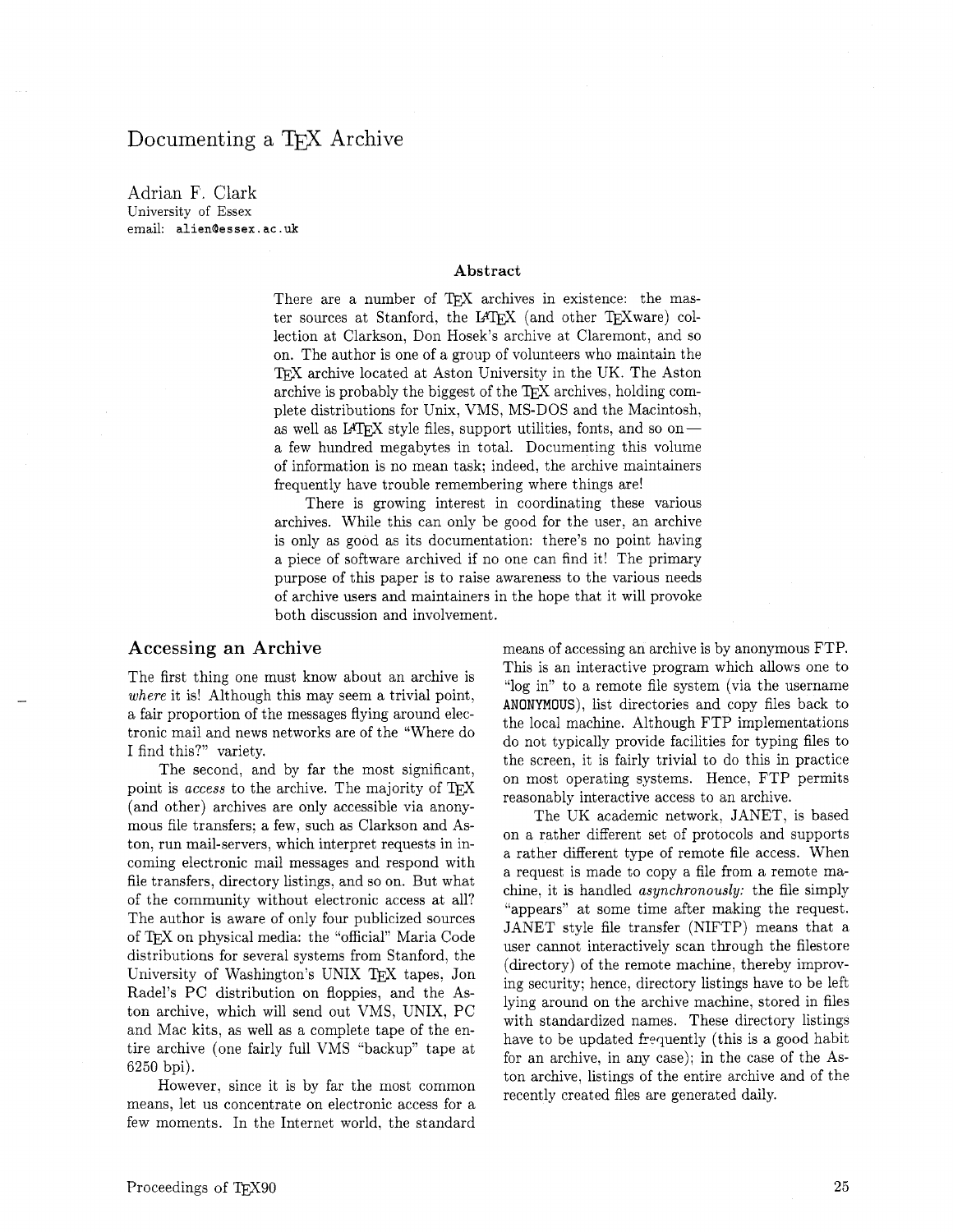For cross-network traffic (e.g., between Bitnet and JANET), neither FTP or NIFTP is possible. and one must resort to other approaches. The most common solution is a **mail** server, a program which receives messages containing requests for directory listings, requests to send files to the requestor, and so on. (The author must accept the stigma of having written the mail server program which fronts the Aston archive.)

### Finding the Right File

With only these types of access available, finding the file one wants can be a non-trivial exercise. Perhaps the simplest approach is via the "whereis" feature supported by several mail servers, one simply sends off a mail message containing, for example, whereis recipe.sty. The mail server program then scans through the archive for any files which have this name and returns their locations in a return mail message to the requestor. Of course, this only works if the name of the required file is known, and this is frequently not the case, and this brings us back to the problem of documentation.

If we consider an archive to be analogous to a book, we can think of the listing of the directory hierarchy as the electronic analogue of the table of contents, since it tells us where each file (topic) is located. However, there is no true analogue of a book's index. As anyone who has written a book will confirm, compiling the index is a task which cannot satisfactorily be automated. The closest approach to an index is in the hierarchical help systems offered by several operating systems (this most definitely excludes the UNIX on-line manual, which is a total abomination).

To be able to support all types of potential archive user, two forms of documentation are needed: hard copy documentation which can be sent out to people without electronic access, and on-line documentation which facilitates locating files by functionality rather than by name. To save the archivist's valuable time, the most sensible approach is to generate both of these from a common source file. Of course, such systems already exist, such as Digital's VAX Document and the Free Software Foundation's "TEXinfo" (a "IATEXinfo" has recently been devised too). Both these products use TEX as the typesetting engine for printed manuals. Document uses an enhanced version of runoff for generating VMS Help files, while TEXinfo uses GNU Emacs (a programmable editor) to generate "info" files. which can be scanned with an Emacs subsystem. The problem with info files is that they

can only be read from within Emacs, and not all operating systems run it; indeed. many people prefer other editors, even on systems on which Emacs does run. The author has prototyped a similar system and investigated its use for documenting small sections of the Aston archive.

# **A** Prototype Archive Documentation System

In order to evaluate the above approach to generating an archive "index," the author prototyped a documentation system in the AWK language. This system had a (deliberately) very restricted set of commands, which covered operations such as titles, lists. font changes (emphasis and teletype) and keyword specification. General descriptions of the contents of several directories **(README** files) were marked up in this way and processed through GNU AWK to generate the following types of documentation:

- I4QX input (each **README** file being a separate section of a larger document)
- **<sup>0</sup>**nroff input, to generate UNIX manual pages
- **0** runoff input, to generate VMS Help
- **<sup>0</sup>**info format (from the VMS Help, for use with a stand-alone info program written by Nelson Beebe)
- plain text, to be inserted into the individual directories as **README** files

The keywords specified in the marked up text were used to generate index entries for the  $IATFX$ document and a specific sub-topic (keywords) for the Help. A public-domain Help program was then modified to support searches through only the titles (subject headings), through the keywords, or through the bodies of the help modules. The software was tested on a few volunteers who do not know their way around the Aston archive. and it was found that locating specific items in the archive was then much faster. particularly if the choice of keywords was made carefully. Of course, on such a small-scale experiment, it is dangerous to make sweeping conclusions; nevertheless, user response was favourable.

As a further experiment, a sub-section of each entry also contained a list of the relevant files in the archive, and this was used to automatically generate a set of (NIFTP) file-transfer commands to retrieve from the archive all the files needed to get the particular piece of software working. Alternatively, the same information could be used to prepare a printed request to the archive maintainers to specify the files on magnetic media.